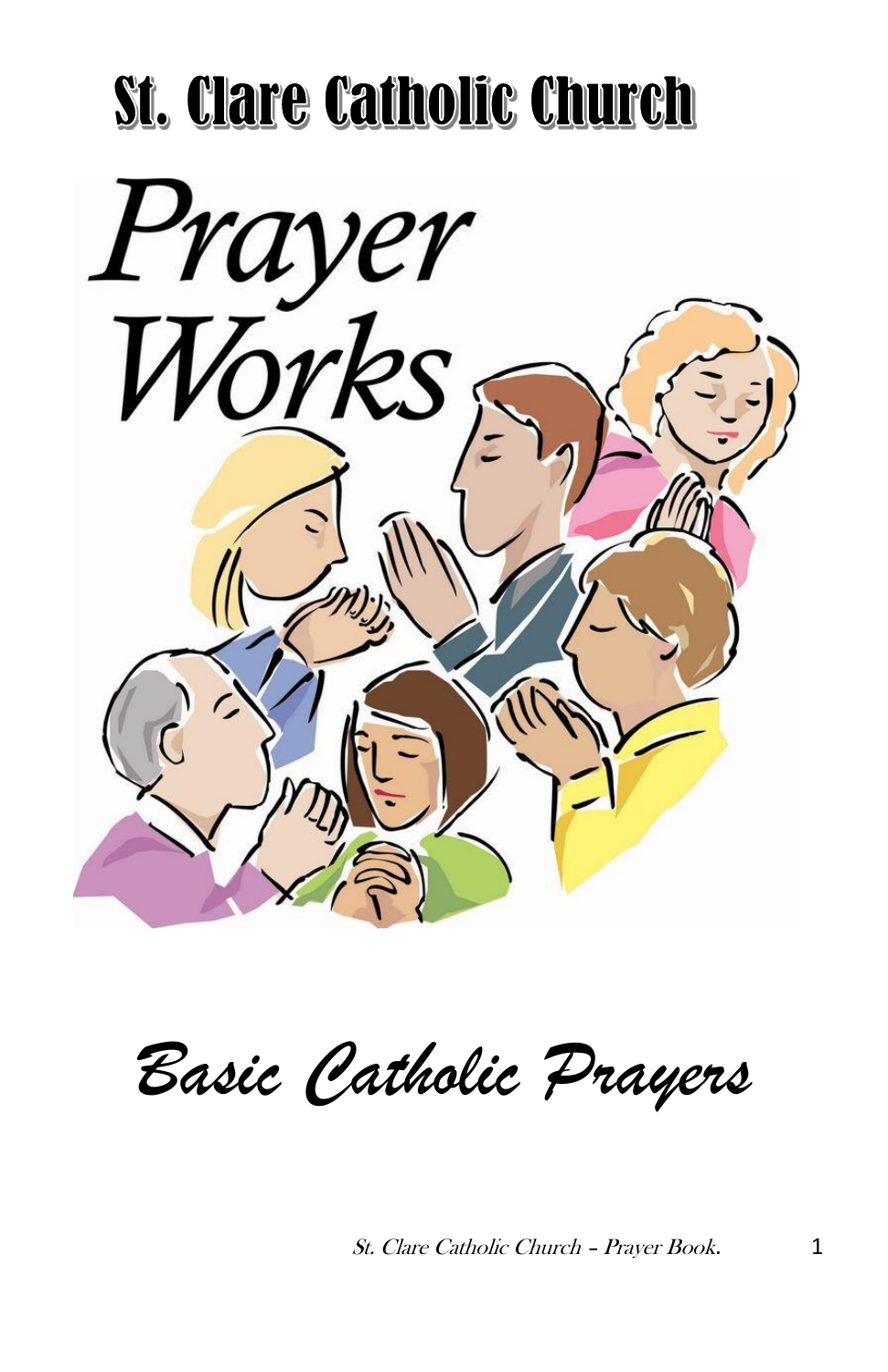The Sign of the Cross: In the Name of the Father, and of the Son and of the Holy Spirit. Amen



The sign of the cross is a form of Catholic blessing whereby a person traces a symbolic cross on their body, or in the air in commemoration of the crucifixion of Christ. The sign of the cross represents the victory of Jesus Christ over death. It is also used as an improvised prayer to ward off evil or to bless oneself in a time of prayer or need. In its most common Roman Catholic form, the sign of the cross is made by touching one's forehead with a finger or a few, then the chest, then the front of the left shoulder, and finally the front of the right shoulder.

The formal and proper form of the sign of the cross includes the use of three fingers, especially when entering the church. The sign is a reminder of one's baptism. Using Holy Water, found in fonts at the entrance, further connects the sign to Baptism.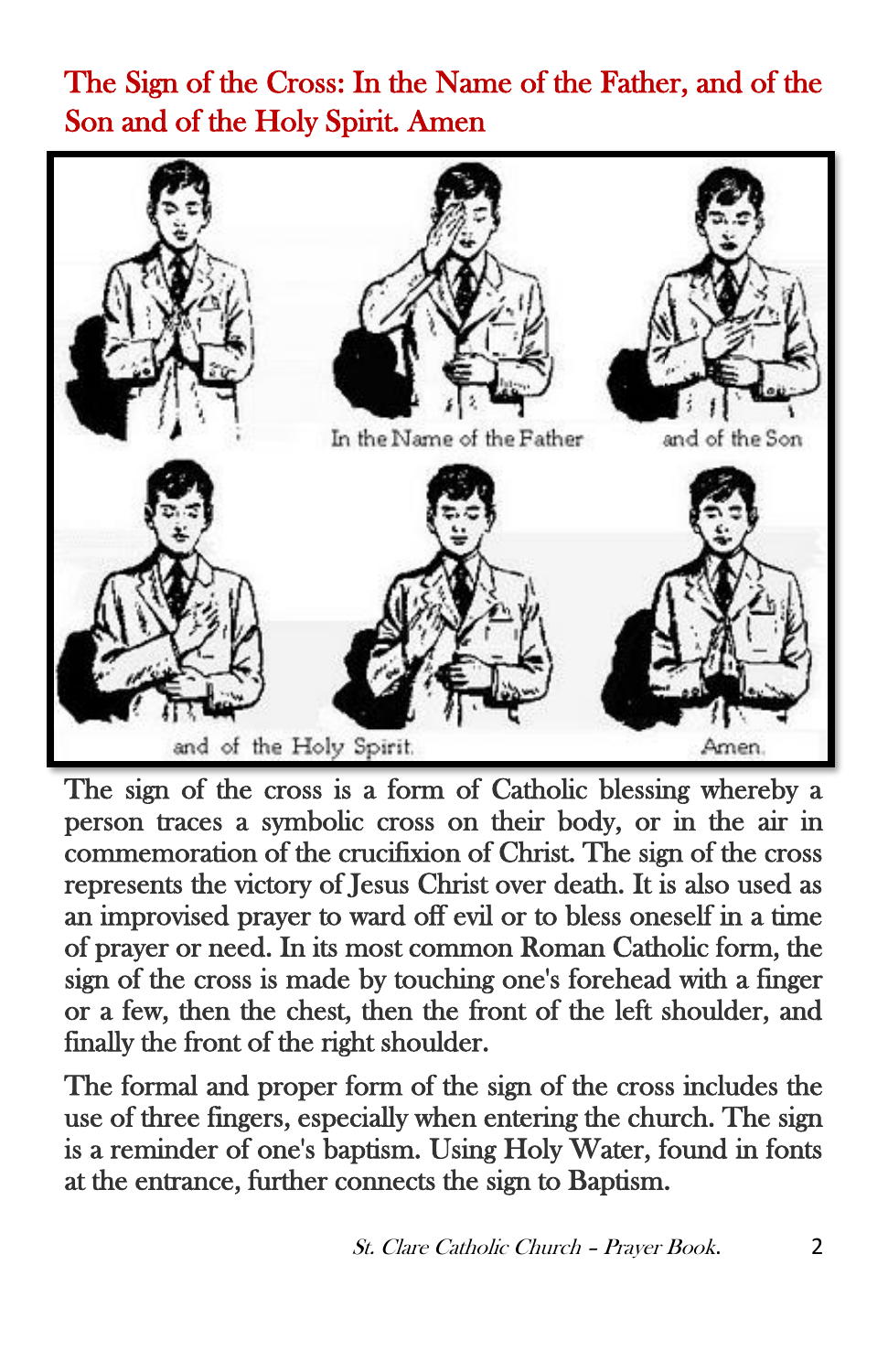In contemporary Church design, the Baptismal font is in the front to further signify the connection.

Prayer Before Meals: Blessed are you, O Lord God, King of the Universe, for you give us food to sustain our lives and make our hearts glad; through Jesus Christ our Lord. Amen. For these and all his mercies, God's holy Name be blessed and praised, through Jesus Christ our Lord. Amen.

Prayer After Meals: Dear Lord: Today we give thanks For our many blessings As we pray for those in need. We give thanks For our family and friends As we pray for those who are lonely. We give thanks for our freedoms As we pray for those who are oppressed. We give thanks for our good health As we pray for those who are ill. We give thanks for our comfort and prosperity As we share our blessings with others. On this day of Thanksgiving, May the love of God enfold us, The peace of God dwell within us And the joy of God inspire us. Amen.

An Act of Faith: O my God, I firmly believe that You are one God in three divine persons, Father, Son and Holy Spirit. I believe that Your divine Son became man and died for our sins, and that he will come to judge the living and the dead. I believe these and all the truths which the holy Catholic Church teaches because You have revealed them, who can neither deceive nor be deceived. Amen.

An Act of Hope: O my God, trusting in Your promises and because You are faithful, powerful and merciful, I hope, through the merits of Jesus Christ, for the pardon of my sins, final perseverance and the blessed glory of heaven. Amen.

An Act of Love: O my God, because You are infinite goodness and worthy of infinite love, I love You with my whole heart above all things, and for love of You I love my neighbor as myself. I forgive all who have offended me and ask pardon of all whom I have offended. Amen.

An Act of Contrition (For all occasions: O my God, I am heartily sorry for having offended Thee and I detest all my sins, because I dread the loss of heaven and the pains of hell; but most of all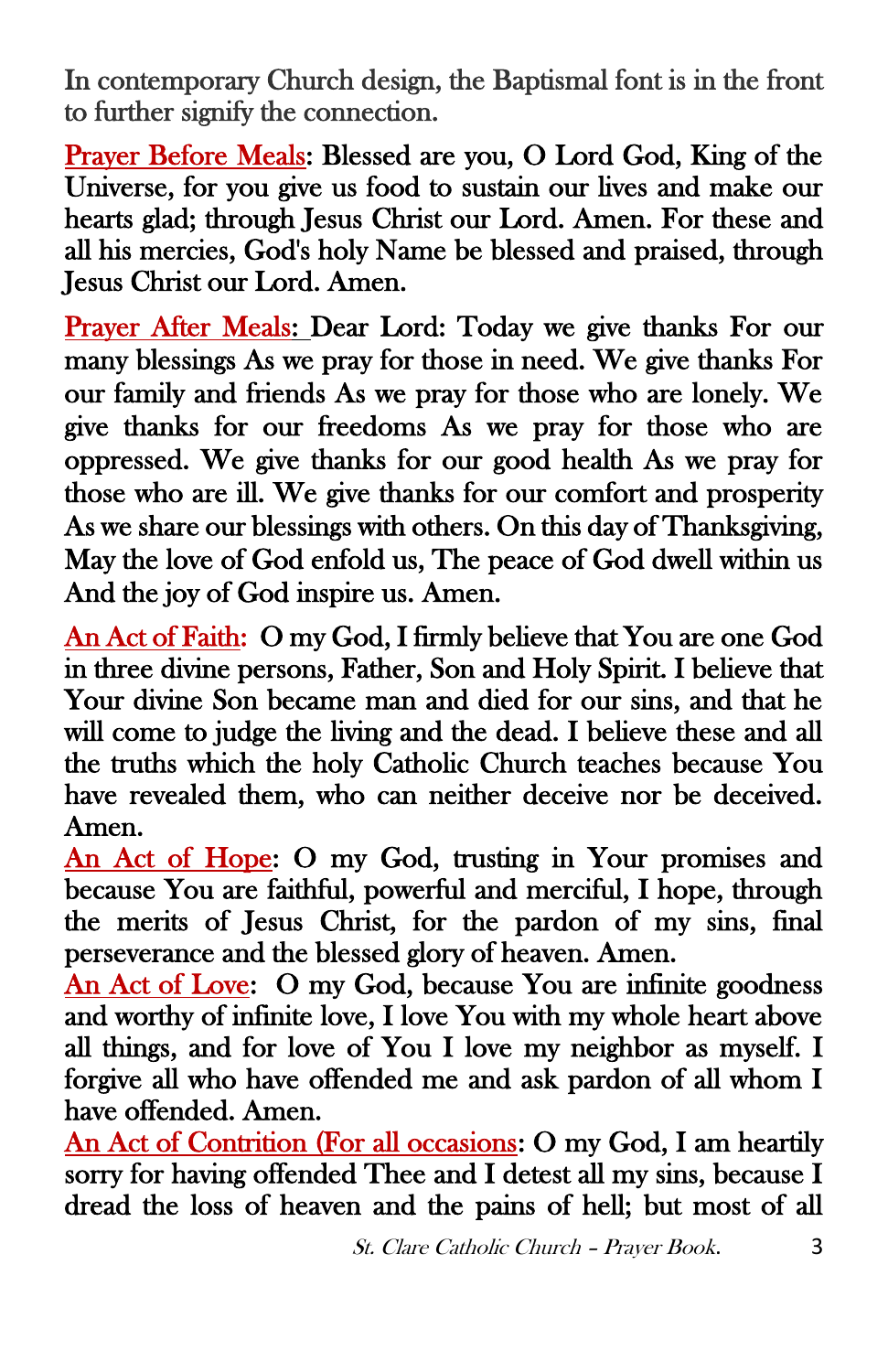because they offend Thee, my God, who are all good and deserving of all my love. I firmly resolve, with the help of Thy grace, to confess my sins, to do penance, and to amend my life. Amen.

Morning Offering: O Jesus, through the Immaculate Heart of Mary, I offer You my prayers, works, joys and sufferings of this day in union with the Holy Sacrifice of the Mass throughout the world. I offer them for all the intentions of the Sacred Heart: the salvation of souls, reparation for sin, the reunion of all Christians, and the intentions of our Holy Father, the Pope. Amen.

Prayer at Night: O my God, I thank You for having preserved me today and for having given me so many blessings and graces. I renew my dedication to You and ask Your pardon for all my sins. (review the day quietly then pray The Canticle of Simeon which follows)

Protect us, Lord, as we stay awake; watch over us as we sleep, that awake we may keep watch with Christ, and asleep, rest in His peace (alleluia). "Lord, now let Your servant go in peace; according to Your word: for my eyes have seen Your salvation which You have prepared in the presence of all peoples: a light for revelation to the Gentiles and for glory to Your people Israel." (Luke 2:29–32)

Glory be to the Father, and to the Son, and to the Holy Spirit. As it was in the beginning, is now and ever shall be, world without end. Amen

Prayer of Surrender to Jesus Christ: Dear Lord Jesus, it is my will to surrender to you today, everything that I am, and everything that I'm striving to be.

I open the deepest areas of my heart to you and invite your Holy Spirit to dwell inside of me. I offer you my life, my heart, my mind, my body, soul and spirit, with all my hopes, plans and dreams.

I surrender to you my past, my present and my future.

 I give you my health, my disabilities, physical appearance, home, family, marriage, children, sexuality & friendships. Jesus, I ask you to take Lordship over every aspect of my life. I surrender to you my broken heart, with all my hurt, pain, worry, anxiety, and fear, and I ask you to wash me clean.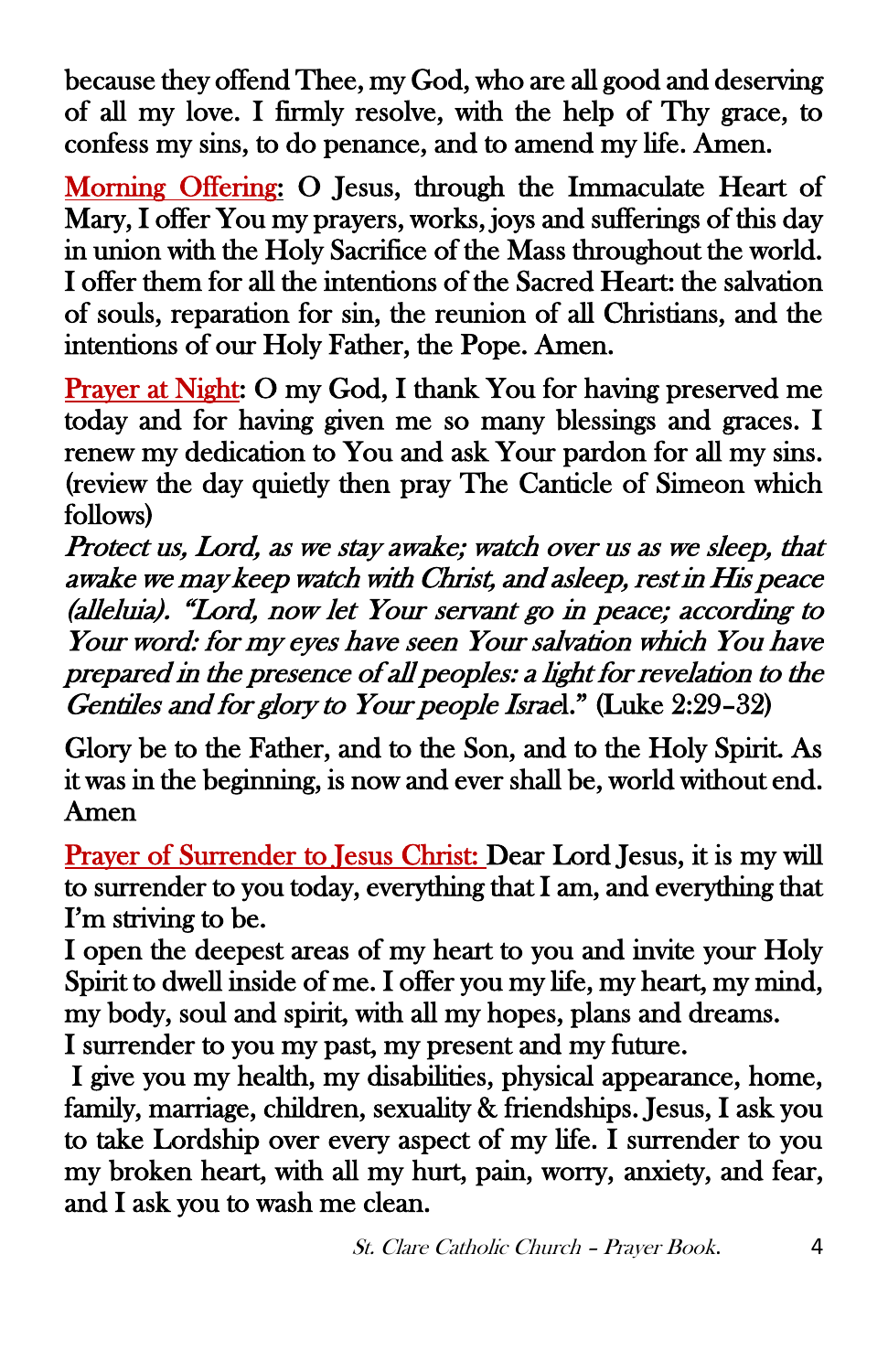I release everything into your loving and compassionate care. Lord, please speak to my heart. Open my ears to hear your voice. Help me to confide in you more deeply. I desperately need to feel your loving embrace. Please Lord, shut the doors that need to be shut, and open the doors that need to be opened. Set my feet upon the straight & narrow road that leads to everlasting life. We ask this through Christ our Lord. Amen.

Prayer of Abandonment: (Charles de Foucauld) Father, I abandon myself into your hands; Do with me what you will. Whatever you may do, I thank you; I am ready for all, I accept all. Let only your will be done in me and in all your creatures. I wish no more than this, O Lord. Into your hands I commend my soul: I offer it to you with all the love of my heart, for I love you, Lord, and so need to give myself, to surrender myself into your hands without reserve and with boundless confidence, for you are my Father.

Prayer To St. Michael: Saint Michael, the Archangel, defend us in battle, be our defense against the wickedness and snares of the devil. May God rebuke him, we humbly pray; and do thou O Prince of the heavenly host, by the power of God, thrust into Hell Satan and the other evil spirits who prowl about the world for the ruin of souls. Amen.

The Serenity Prayer God grant me the serenity to accept the things I cannot change; Courage to change the things I can; And wisdom to know the difference. Living one day at a time; Enjoying one moment at a time; Accepting hardships as the pathway to peace; Taking, as He did, this sinful world as it is, not as I would have it; Trusting that He will make things right if I surrender to His Will; So that I may be reasonably happy in this life and supremely happy with Him forever and ever in the next. Amen..

Prayer to the Holy Spirit (By St. Augustine): Breathe in me, O Holy Spirit, that my thoughts may all be holy. Act in me, O Holy Spirit, that my work, too, may be holy. Draw my heart, O Holy Spirit, that I love but what is holy. Strengthen me, O Holy Spirit, to defend all that is holy. Guard me, then, O Holy Spirit, that I always may be holy. Amen.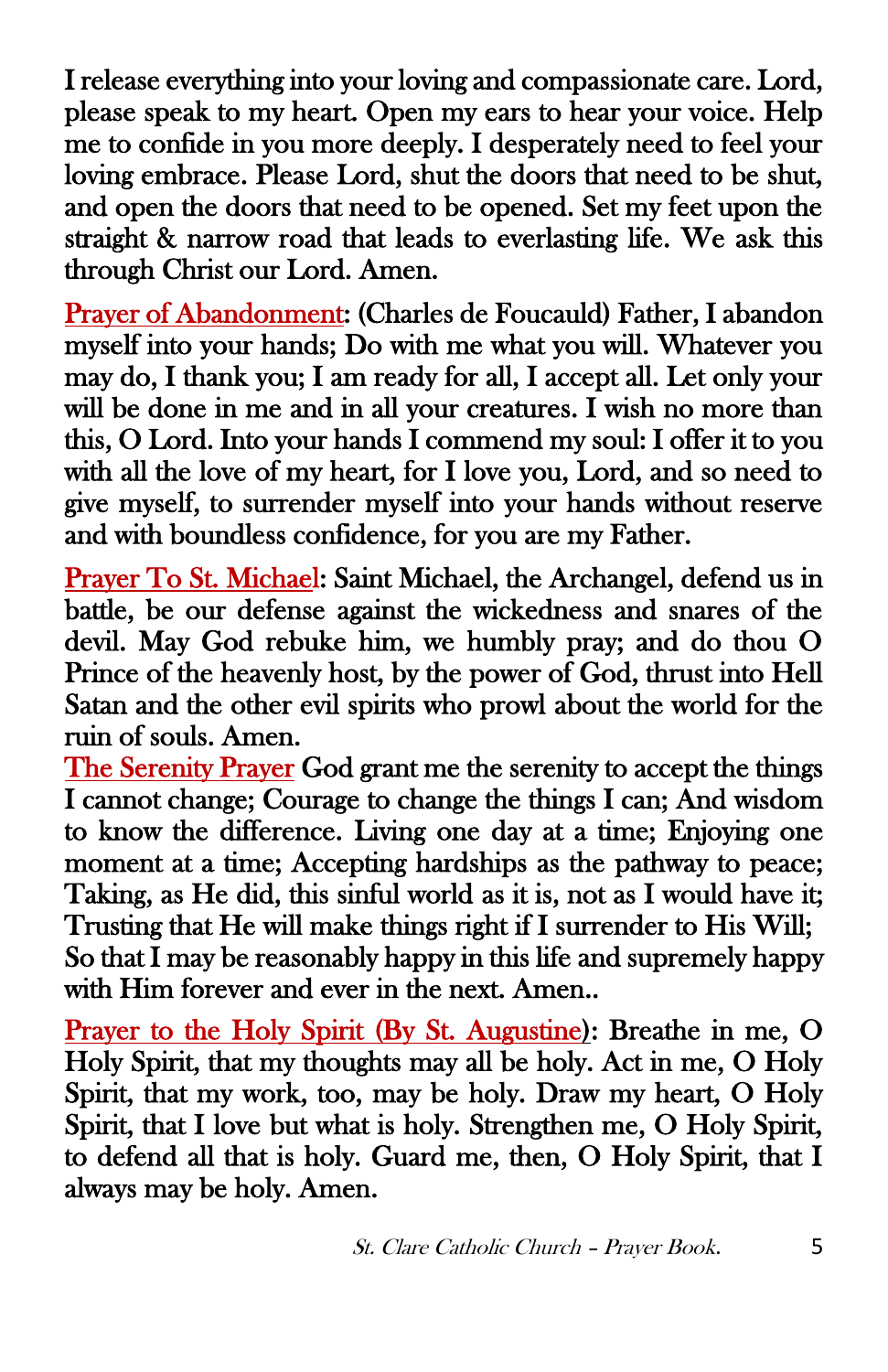Queen of Heaven: (During Easter Season) V. Queen of Heaven, rejoice, alleluia.

R. For He whom you did merit to bear, alleluia.

V. Has risen, as he said, alleluia.

R. Pray for us to God, alleluia.

V. Rejoice and be glad, O Virgin Mary, alleluia.

R. For the Lord has truly risen, alleluia.

Let us pray. O God, who gave joy to the world through the resurrection of Thy Son, our Lord Jesus Christ, grant we beseech Thee, that through the intercession of the Virgin Mary, His Mother, we may obtain the joys of everlasting life. Through the same Christ our Lord. Amen.

The Angelus Is recited three times a day at 6am, noon and 6pm daily, except during the Easter season: DAWN — At 6:00 am., around dawn. MIDDAY — At noon EVENING — At 6:00 pm Let us pray the Angelus daily and benefit from the immense graces that Iesus bestows through His Immaculate Mother to all those who honor the Incarnation of the Word of God, the greatest intervention of God in history as reflected in the beautiful verses of the Angelus:

V. The angel of the Lord declared unto Mary.

R. And she conceived of the Holy Spirit. Hail Mary...

V. Behold the handmaid of the Lord R. Let it be done unto me according to your word. Hail Mary...

V. And the Word was made flesh

R. And dwelt among us. Hail Mary...

V. Pray for us, O holy Mother of God

R. That we may be made worthy of the promises of Christ.

Let us pray: Pour forth, we beseech you, O Lord, your grace into our hearts, that we, to whom the Incarnation of Christ your Son was made known by the message of an angel, may, by his Passion and Cross, be brought to the glory of his Resurrection through the same Christ, our Lord. Amen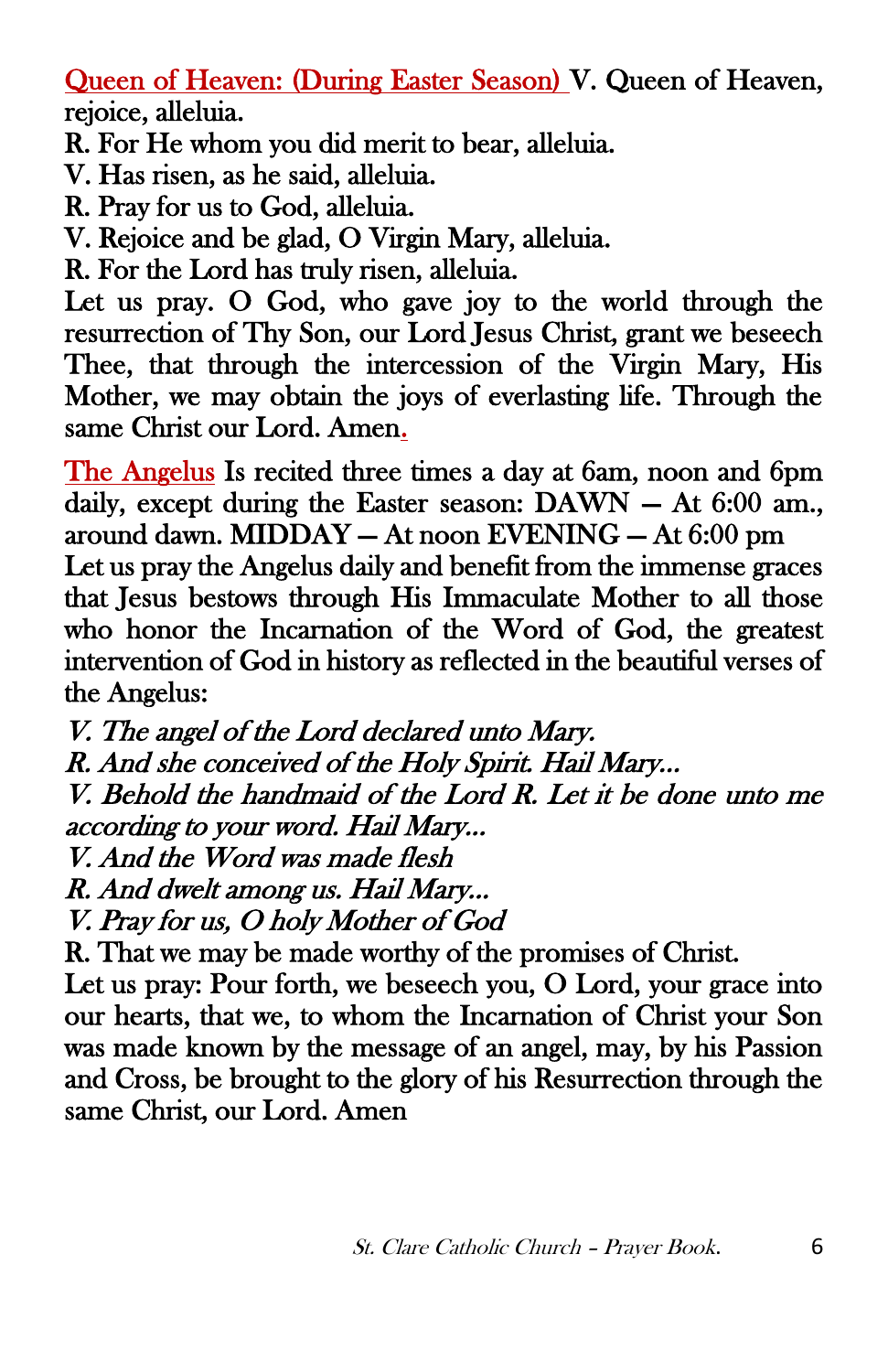Prayer before Using the Internet: Angel of God, my guardian dear to whom God's love commits me here, ever during my trip through the Internet this day be at my side to light, to guard, to rule, to guide, and to protect me from all evil. May Jesus through Mary, and the intercession of St. Raphael, my Guardian Angel, St. Francis of Assisi, and all the angels and saints that can be of assistance to me, protect me from over curiosity and any traps, poison, and deceptions on this Internet in any way, shape, or form. Amen. (Hail Mary…)

Prayer for Chastity (St. Thomas Aquinas) Dearest Jesus! I know well that every perfect gift, and above all others that of chastity, depends upon the most powerful assistance of Your Providence, and that without You a creature can do nothing. Therefore, I pray You to defend, with Your grace, chastity, and purity in my soul as well as in my body. And if I have ever received through my senses any impression that could stain my chastity and purity, may You, who are the Supreme Lord of all my powers, take it from me, that I may with an immaculate heart advance in Your love and service, offering myself chaste all the days of my life on the most pure altar of Your Divinity. Amen.

Spiritual Communion: (This prayer is for those who did not receive Holy Communion.) My Jesus, I believe that thou art really present in the most Blessed Sacrament of the Altar. I love thee above everything else, and I long to receive thee into my soul. I cannot now receive thee in Holy Communion, but I beg thee to come to me at least spiritually. I embrace thee as already there and unite myself entirely to thee. Grant that I may never be separated from thee! Amen.

Prayer to St. Joseph for Our Salvation: Dear St. Joseph, adopt us as thy children and take charge of our salvation. Watch over us day and night, preserve us from occasions of sin, and obtain for us purity of soul and body and the spirit of prayer. Through thy intercession with Jesus, grant us a spirit of sacrifice, humility, and self-denial. Obtain for us a burning love for Jesus in the Blessed Sacrament and a sweet, tender love for Mary our Mother.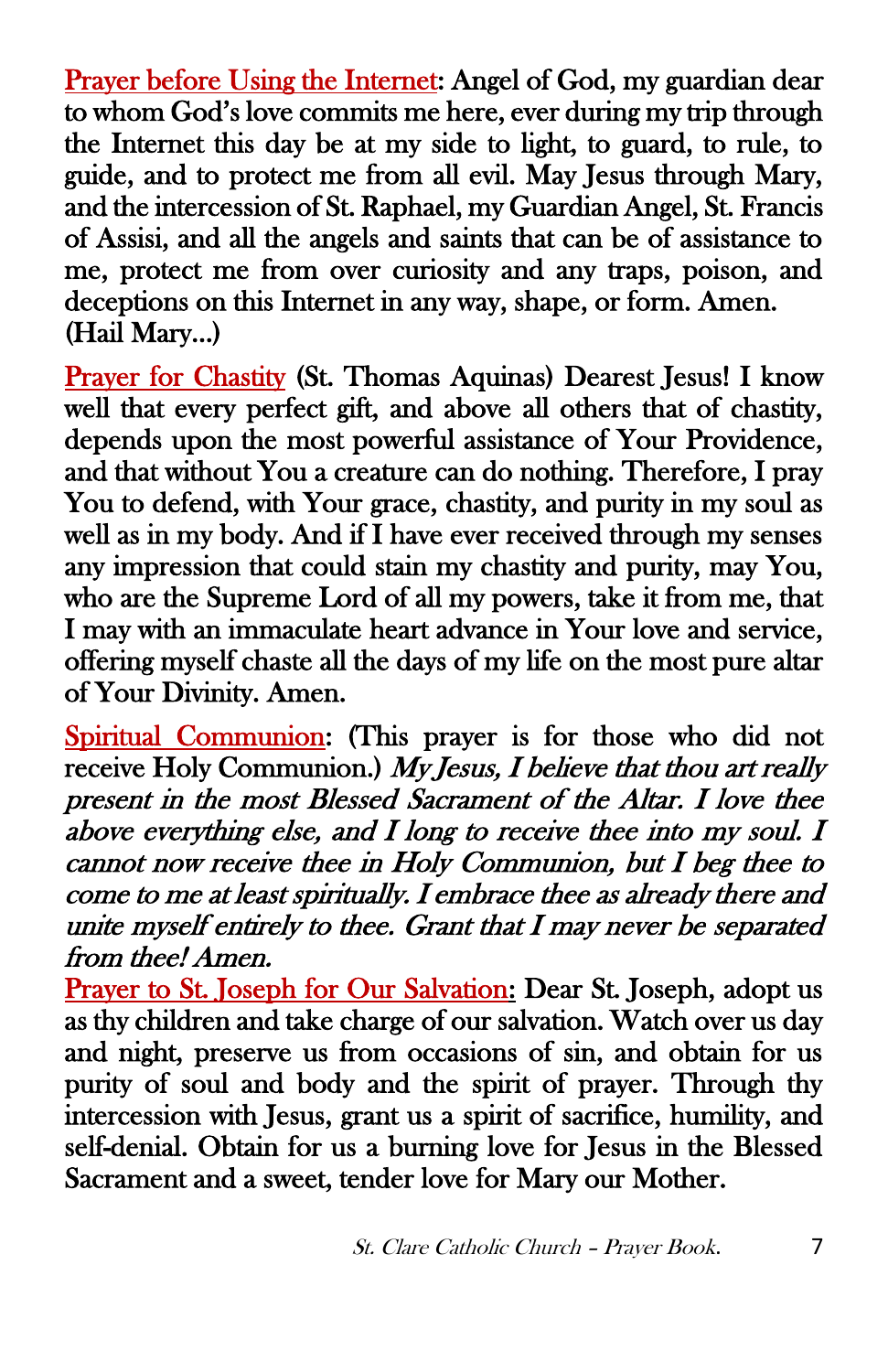St. Joseph, be with us in life, be with us in death, and obtain for us a favorable judgment from Jesus, our merciful Savior. Amen.

Prayers for the Faithful Departed: I adore, salute, and praise thee, O sweetest Lord Jesus Christ, and I give thee thanks for the vast love wherewith thou didst deign to be made man for us, to endure hunger and thirst, toils and sorrows, and to bestow on us thyself in the Most Holy Sacrament, beseeching thee that thou wouldst vouchsafe to unite and blend with the merits of thy holy conversation and life this my prayer which I make to thee for the soul of N., faithful departed, and to supply from the great abundance of those merits, and perfectly to complete whatsoever he neglected in thy worship and love, in thanksgiving and prayer, in virtue and good works, and all the service due to thee, in all that by thy grace he could have done and did not do, or did from impure motives or carelessly and imperfectly. Amen.

Response: Hail, Jesus Christ, splendor of the Father; hail, Prince of peace, gate of heaven, living Bread, offspring of the Virgin, vessel of the Godhead. Everlasting rest grant unto him, O Lord, and let perpetual light shine upon him.

Prayer for Priests: O Jesus, eternal Priest, keep your priests within the shelter of Your Sacred Heart, where none may touch them. Keep unstained their anointed hands, which daily touch Your Sacred Body. Keep immaculate their lips, daily purpled with your Precious Blood. Keep pure and unearthly their hearts, sealed with the sublime mark of the priesthood. Let Your holy love surrounds them and shield them from the world's contagion.

Bless their labors with abundant fruit and may the souls to whom they minister be their joy and consolation here and in heaven their beautiful and everlasting crown. Amen.

O Lord, grant us priests! O Lord, grant us holy priests!

O Lord, grant us many holy priests! O Lord, grant us many holy religious vocations! V. St John Marie Vianney. R. Pray for us.

Prayer for Holy Vocations: (USCCB/ United States Conference of Catholic Bishops) O God, Father of all Mercies, Provider of a bountiful Harvest, send Your Graces upon those You have called to gather the fruits of Your labor; preserve and strengthen them in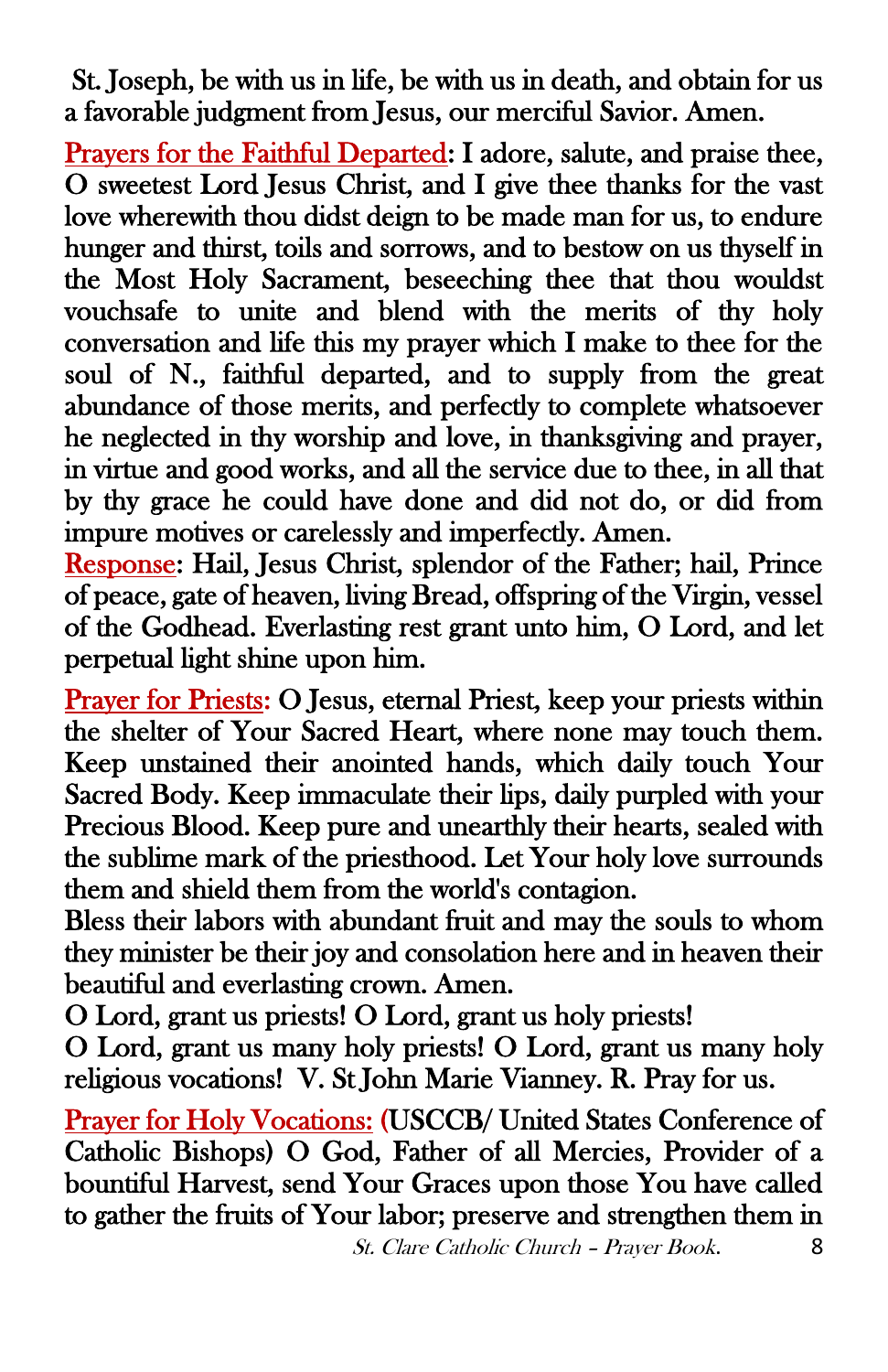their lifelong service of you. Open the hearts of Your children that they may discern Your Holy Will; inspire in them a love and desire to surrender themselves to serving others in the name of Your son, Jesus Christ. Teach all Your faithful to follow their respective paths in life guided by Your Divine Word and Truth.

Through the intercession of the Most Blessed Virgin Mary, all the Angels, and Saints, humbly hear our prayers and grant Your Church's needs, through Christ, our Lord. Amen.

Prayer of Saint Richard of Chichester: Thanks be to thee, my Lord Jesus Christ, for all the benefits thou hast given me, for all the pains and insults thou hast borne for me. O most merciful redeemer, friend and brother, may I know thee more clearly, love thee more dearly, and follow thee more nearly, day by day. Amen.

Prayer before attending Mass: Almighty and everlasting God, behold I come to the Sacrament of Thine only begotten Son, our Lord Jesus Christ: I come as one infirm to the physician of life, as one unclean to the fountain of mercy, as one blind to the light of everlasting brightness, as one poor and needy to the Lord of heaven and earth. Therefore I implore the abundance of Thy measureless bounty that Thou wouldst vouchsafe to heal my infirmity, wash my uncleanness, enlighten my blindness, enrich my poverty and clothe my nakedness, that I may receive the Bread of Angels, the King of kings, the Lord of lords, with such reverence and humility, with such sorrow and devotion, with such purity and faith, with such purpose and intention as may be profitable to my soul's salvation. Grant unto me, I pray, the grace of receiving not only the Sacrament of our Lord's Body and Blood, but also the grace and power of the Sacrament. O most gracious God, grant me so to receive the Body of Thine only-begotten Son, our Lord Jesus Christ, which He took from the Virgin Mary, as to merit to be incorporated into His mystical Body, and to be numbered amongst His members. O most loving Father, give me grace to behold forever Thy beloved Son with His face at last unveiled, whom I now purpose to receive under the sacramental veil here below. Amen.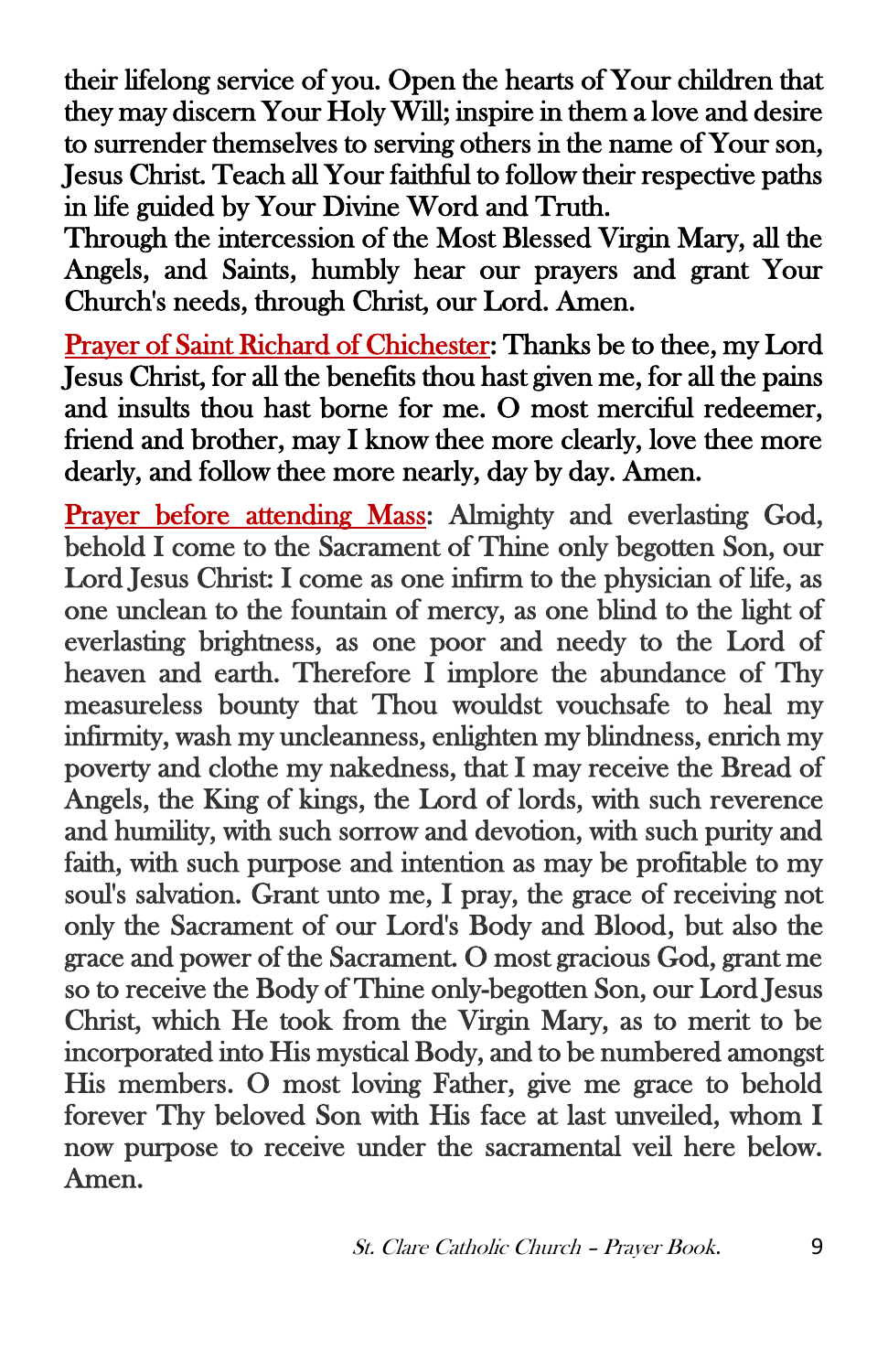Prayer After Mass - Anima Christi Prayer: Soul of Christ, sanctify me; Body of Christ, save me; Water from the side of Christ, wash me; Passion of Christ, strengthen me; Good Jesus, hear me; Within the wounds, shelter me; From turning away, keep me; From the evil one, protect me; At the hour of my death, call me; Into your presence lead me; to praise you with all your saints, forever and ever. Amen

Hail, Holy Queen: Hail, Holy Queen, Mother of mercy, our life, our sweetness and our hope. To thee do we cry, poor banished children of Eve. To thee do we send up our sighs, mourning and weeping in this valley of tears. Turn, then, most gracious advocate, thine eyes of mercy toward us, and after this, our exile, show unto us the blessed fruit of thy womb, Jesus. O clement, O loving, O sweet Virgin Mary.

V. Pray for us, O holy Mother of God.

R. That we may be made worthy of the promises of Christ.

Let us pray. Almighty and everlasting God, Who by the working of the Holy Spirit didst prepare both body and soul of the glorious Virgin Mother, Mary, that she might deserve to be made a worthy dwelling for Thy Son, grant that we who rejoice in her memory, may, by her loving intercession, be delivered from present evils and from lasting death, through the same Christ our Lord. Amen.

Salve, Regina: Salve, Regina: Salve, Regina, mater misericordiae; vita, dulcedo et spes nostra, salve. Ad te clamamus exsules filii Hevae. Ad te suspiramus gementes et flentes in hac lacrimarum valle. Eia ergo, advocata nostra, illos tuos misericordes oculos ad nos converte. Et Iesum, benedictum fructum ventris tui, nobis post hoc exsilium ostende. O clemens, o pia, o dulcis Virgo Maria.V. Ora pro nobis, sancta Dei Genitrix.

R. Ut digni efficamur promissionibus Christi.

Oremus. Omnipotens sempiterne Deus, qui gloriosae Virginis